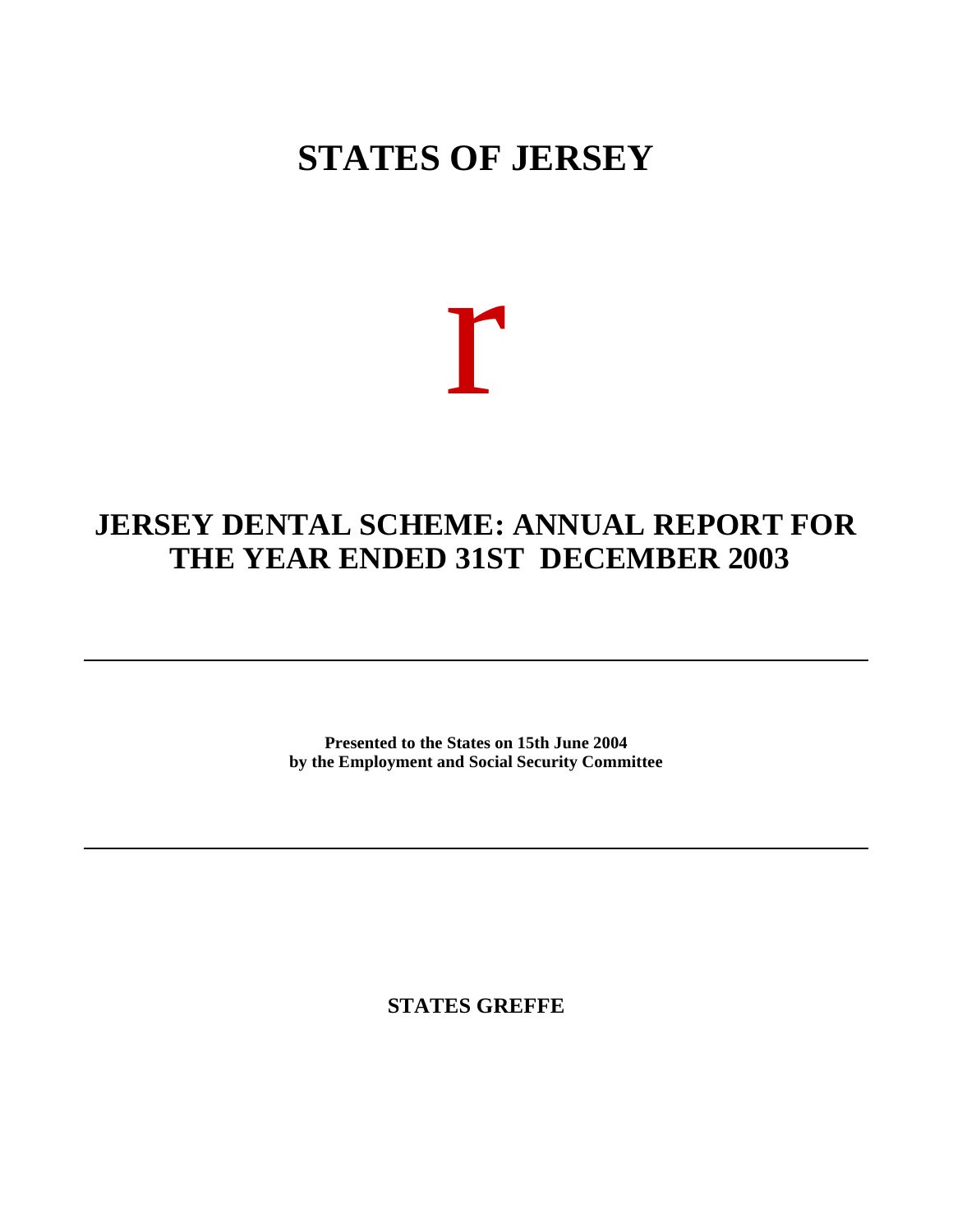#### **THE STATES OF JERSEY DENTAL SCHEME**

#### **(Established by Act of the States of Jersey on 18th June 1991)**

**BOARD OF MANAGEMENT** Miss J. Waddell

Mr. M. Cassidy Ms Milner Mr. J. Wood

**SECRETARY** Mr. J. Sowerby

**REGISTERED OFFICE** CDP Sigma

P.O. Box 699 St. Helier Jersey JE4 OPD Channel Islands

**AUDITORS** PricewaterhouseCoopers Twenty-two Colomberie St. Helier Jersey JE1 4XA Channel Islands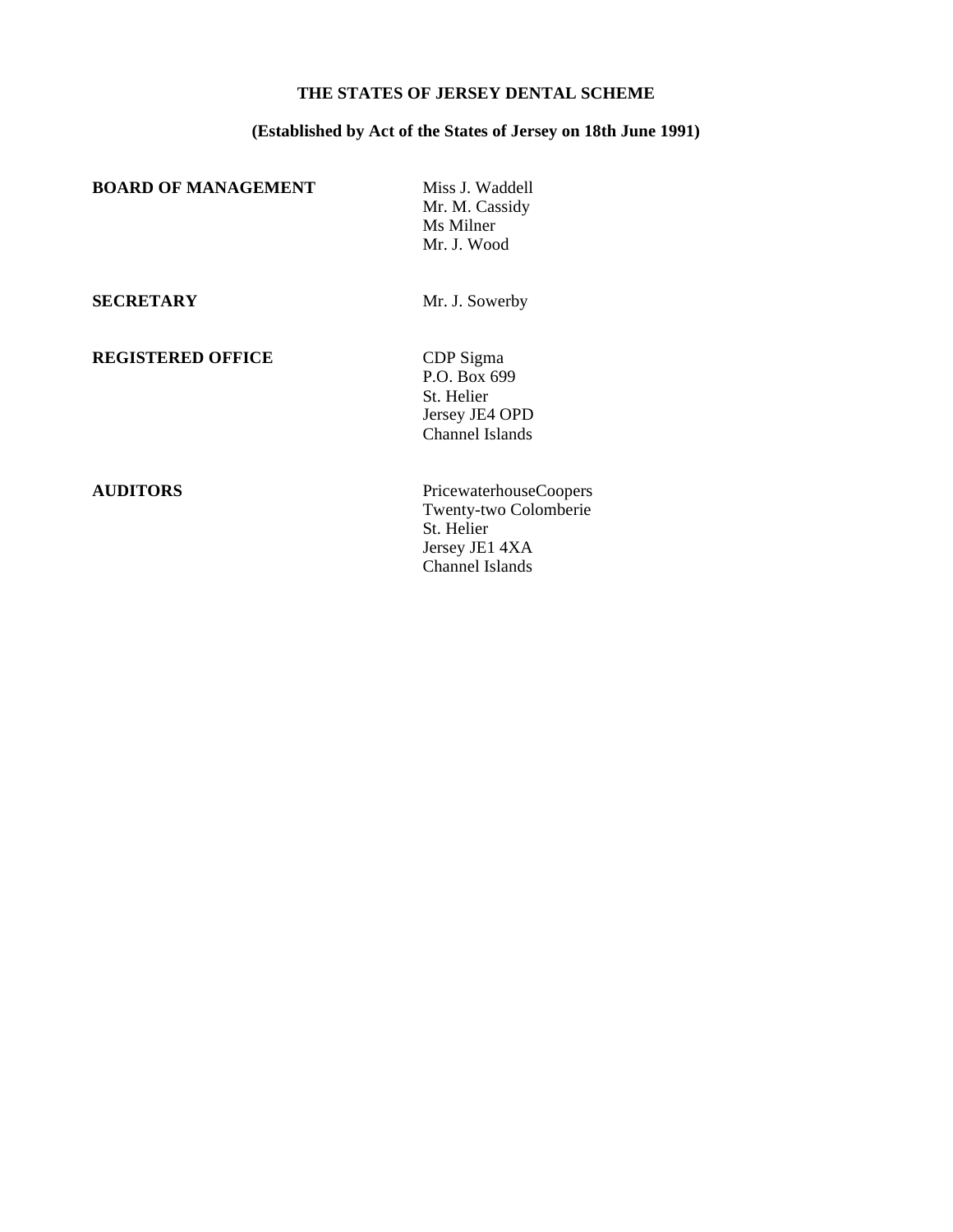#### **Chairman's Statement**

2003 was another mixed year for the Scheme, with membership levels falling to 1,382 in December 2003 from 1,429 in 2002. The Family Income threshold for membership qualification was increased to £34,656, with effect from October 2003.

The Board is in discussion with education staff at secondary school level in a joint effort to publicise the benefits of Scheme membership direct to parents. This is a new initiative that it is hoped will increase membership numbers over the medium and longer term.

More positively, the external clinical audit has yet again proved that once in the scheme, children maintain a excellent standard of dental health. The £6 monthly subsidy covers 60% of the cost of treatment with Member's subscriptions funding the remaining 40%. As a result of the slight fall in membership numbers, together with rigorous cost control exercised throughout the year, the level of Scheme expenditure was 12% under budget, for the year.

Thanks go to the dentists affiliated to the Scheme, and to the Member's parents for all their contributions throughout 2003 which add to the success of the scheme. In addition, my thanks go to my fellow Board members who supported me in my role as Acting Chairman after Mr. William Morvan retired, and I wish Mr. Michael Touzel all success in taking over the position.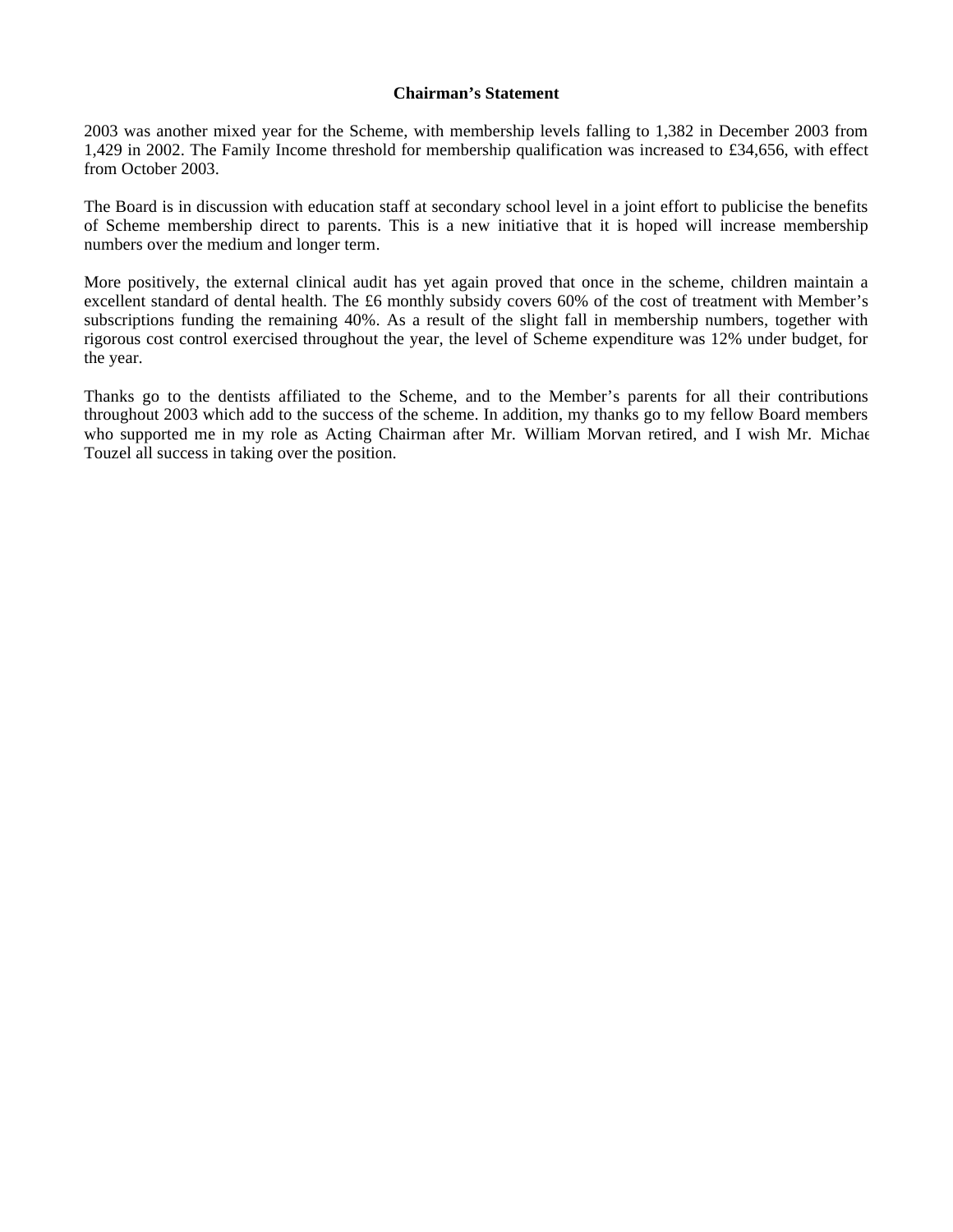#### **Statement of the Board of Management and Treasurer's responsibilities in respect of the financial statements**

The Act of the States of Jersey establishing the Dental Scheme requires the Board of Management and the Treasurer of the Scheme to prepare financial statements which show a true and fair view of the state of the Scheme's affairs at the end of the year and of the surplus or deficit of the Scheme for the year then ended.

In preparing the financial statements the Board of Management and the Treasurer of the Scheme are required to –

- select suitable accounting policies and then apply them consistently;
- make judgements and estimates that are reasonable and prudent;
- state whether applicable accounting standards have been followed, subject to any material departures disclosed and explained in the financial statements; and
- prepare the financial statements on a going concern basis unless it is inappropriate to presume that the Scheme will continue to operate.

The Board of Management is responsible for causing proper accounting records to be kept which disclose with reasonable accuracy at any time the financial position of the Scheme.

The Board of Management is also responsible for safeguarding the assets of the Scheme and hence for taking reasonable steps for the prevention and detection of fraud and other irregularities.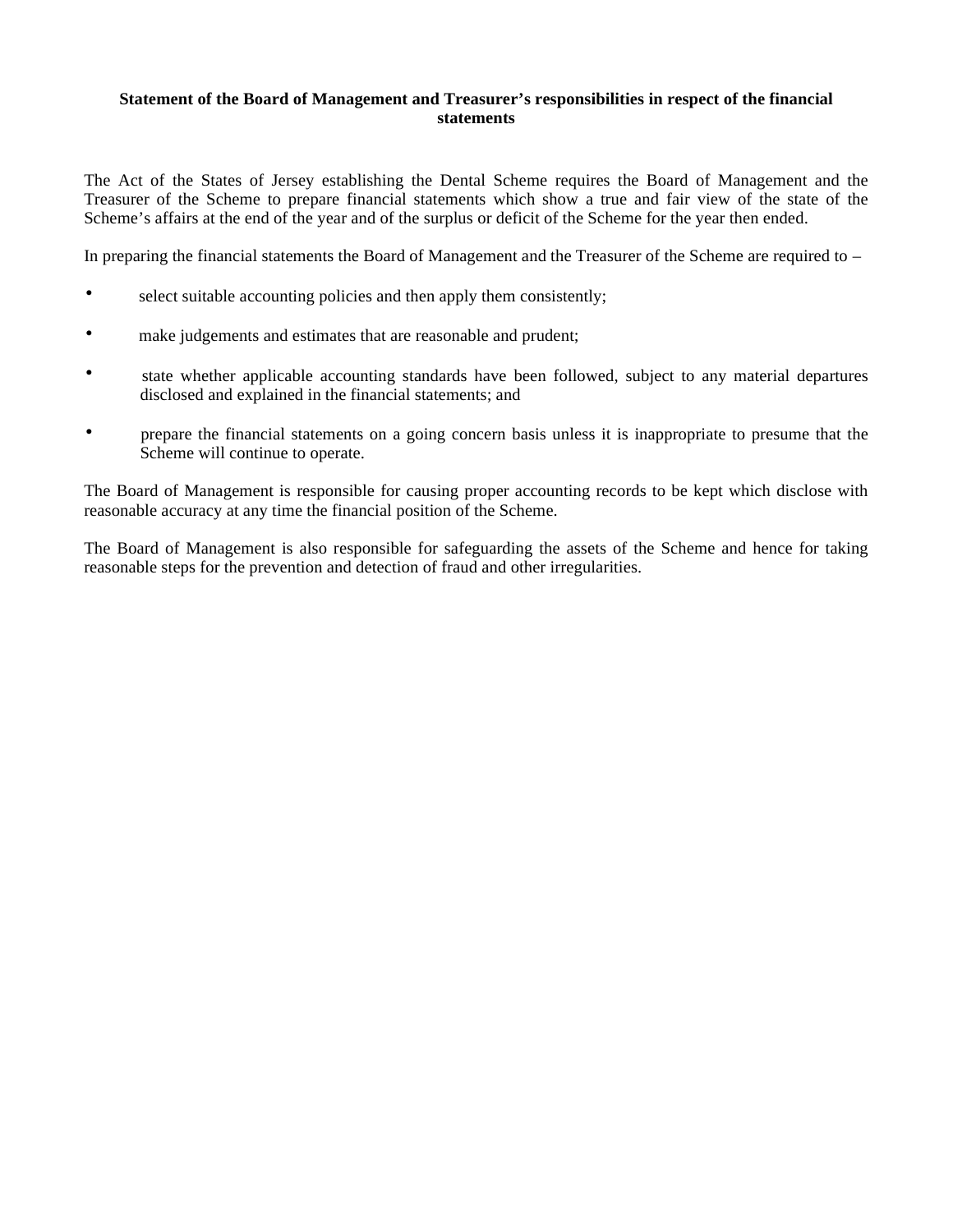# **PRICEWATERHOUSE COPERS**

#### **INDEPENDENT AUDITORS' REPORT TO THE BOARD OF MANAGEMENT FOR THE STATES OF JERSEY DENTAL SCHEME**

We have audited the financial statements which comprise the profit and loss account, the balance sheet, and the related notes*.*

#### **Respective responsibilities of Board of Management and Auditors**

The Board of Management and the Treasurer of the Scheme are responsible for preparing the Annual Report including the financial statements.

Our responsibilities as independent auditors are established by the Auditing Practices Board and our profession's ethical guidance. This report, including the opinion, has been prepared for and only for the Board's members as a body and for no other purpose. We do not, in giving this opinion, accept or assume responsibility for any other purpose or to any other person to whom this report is shown or in to whose hands it may come save where expressly agreed by our prior consent in writing.

We report to you our opinion as to whether the financial statements give a true and fair view. We also report to you if, in our opinion, the Scheme has not kept proper accounting records, or if we have not received all the information and explanations we require for our audit.

We read the other information contained in the Annual Report and consider the implications for our report if we become aware of any apparent misstatements or material inconsistencies with the financial statements.

#### **Basis of opinion**

We conducted our audit in accordance with Auditing Standards issued by the Auditing Practices Board in the United Kingdom. An audit includes examination, on a test basis, of evidence relevant to the amounts and disclosures in the financial statements. It also includes an assessment of the significant estimates and judgements made by the Board in the preparation of the financial statements, and of whether the accounting policies are appropriate to the Scheme's circumstances, consistently applied and adequately disclosed.

We planned and performed our audit so as to obtain all the information and explanations which we considered necessary in order to provide us with sufficient evidence to give reasonable assurance that the financial statements are free from material misstatement, whether caused by fraud or other irregularity or error. In forming our opinion we also evaluated the overall adequacy of the presentation of information in the financial statements.

#### **Opinion**

In our opinion the financial statements give a true and fair view of the state of affairs of the Scheme as at 31st December 2003 and of its deficit for the year then ended.

PricewaterhouseCoopers Chartered Accountants Jersey, C.I. 2004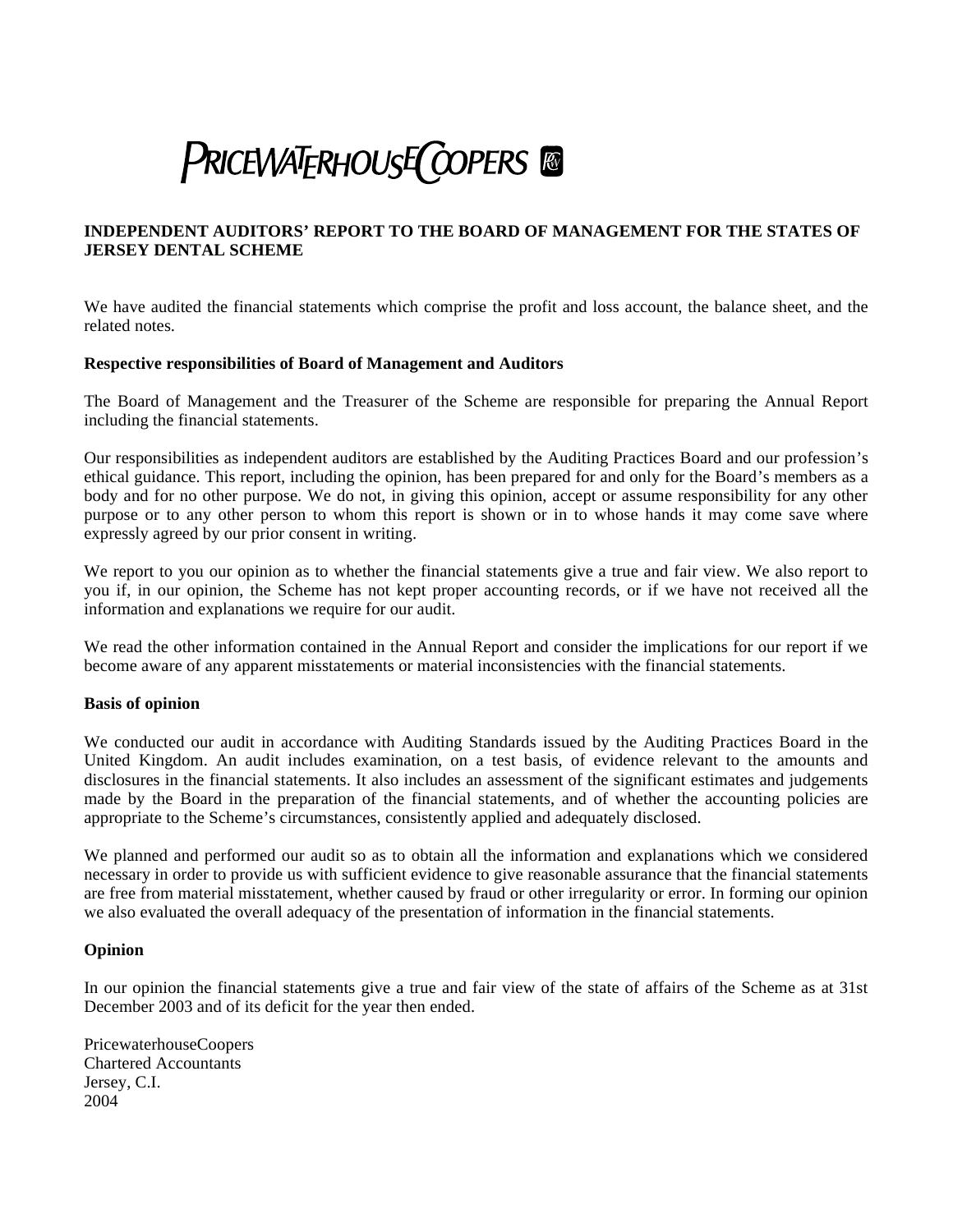#### **Income and Expenditure Account for the year ended 31st December 2003**

|                                | <b>Notes</b>   | 2003   |           |                | 2002       |  |
|--------------------------------|----------------|--------|-----------|----------------|------------|--|
|                                |                |        | £         |                | £          |  |
| <b>Income</b>                  |                |        |           |                |            |  |
| Members' subscriptions         | $\overline{A}$ |        | 60,944    |                | 56,516     |  |
| Subsidy                        | $\overline{4}$ |        | 79,354    |                | 110,239    |  |
| Administration grant           | 5              |        | 39,558    |                | 46,824     |  |
| <b>Bank</b> interest           |                |        | 33        |                | 11         |  |
|                                |                |        | 179,889   |                | 213,590    |  |
| <b>Expenditure</b>             |                |        |           |                |            |  |
| <b>Payments to dentists</b>    | $\overline{4}$ |        | 155,307   |                | 159,904    |  |
| <b>Administrative expenses</b> |                |        |           |                |            |  |
| Administration                 | 8              | 27,350 |           | 28,315         |            |  |
| Advertising                    |                | 286    |           | 270            |            |  |
| Printing, postage and          |                | 973    |           | 196            |            |  |
| stationery                     |                |        |           |                |            |  |
| Audit and accountancy          |                | 1,090  |           | 1,000          |            |  |
| Secretarial                    |                | 125    |           | $\overline{a}$ |            |  |
| Telephone                      |                | 941    |           | 614            |            |  |
| School talks                   |                |        |           | 7,835          |            |  |
| Dental audit                   |                | 2,902  |           | 326            |            |  |
| <b>Bank</b> charges            |                | 1,116  |           | 959            |            |  |
|                                | 5              |        | 34,783    |                | 39,515     |  |
|                                |                |        |           |                |            |  |
|                                |                |        | (190,090) |                | (199, 419) |  |
| (Deficit)/surplus of           |                |        |           |                |            |  |
| income against                 |                |        | (10, 201) |                | 14,171     |  |
| expenditure                    |                |        |           |                |            |  |
| Surplus/(deficit) brought      |                |        | 10,278    |                | (3,893)    |  |
| forward                        |                |        |           |                |            |  |
|                                |                |        | 77        |                |            |  |
| <b>Surplus carried forward</b> |                |        |           |                | 10,278     |  |

There are no recognised gains and losses other than those included in the Income and Expenditure account above and therefore no separate statement of recognised gains and losses has been presented.

The notes on pages 9 and 10 form part of these financial statements.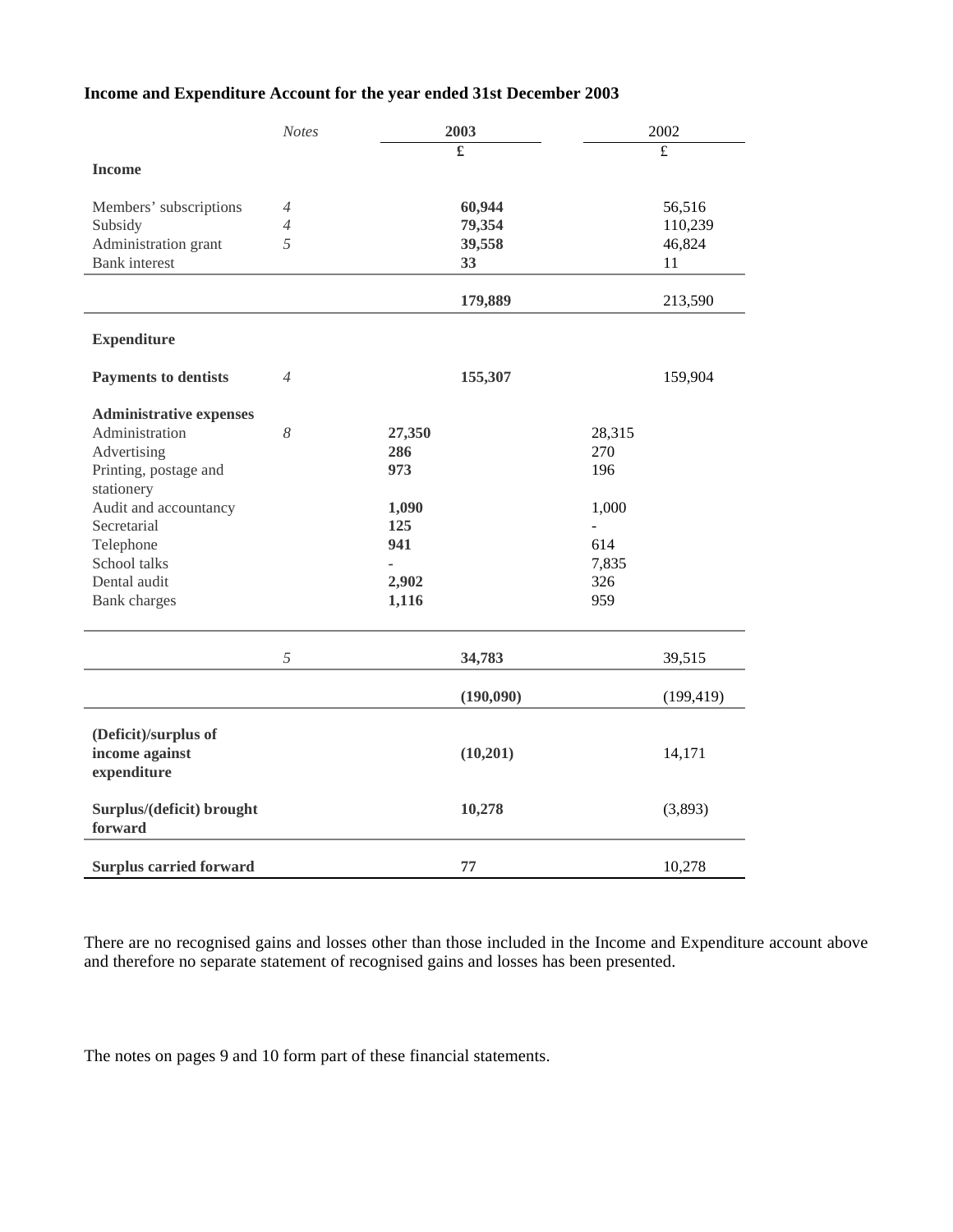#### **Balance Sheet as at 31st December 2003**

|                                                 |                | 2003     | 2002                    |  |
|-------------------------------------------------|----------------|----------|-------------------------|--|
|                                                 | <b>Notes</b>   |          |                         |  |
| <b>Current assets</b>                           |                | £        | $\overline{\mathbf{f}}$ |  |
|                                                 |                |          |                         |  |
| Debtors                                         | $\mathfrak{Z}$ | ۰        | 22,447                  |  |
| Cash at bank                                    |                | 32,593   | 27,509                  |  |
| <b>Creditors (amounts falling)</b>              |                |          |                         |  |
| due                                             |                |          |                         |  |
| within one year)                                | 2              | (32,516) | (39, 678)               |  |
| Net current assets                              |                | 77       | 10,278                  |  |
| <b>Total assets less current</b><br>liabilities |                | 77       | 10,278                  |  |
|                                                 |                |          |                         |  |
| <b>Accumulated fund</b>                         |                |          |                         |  |
| Accumulated surplus                             |                | 77       | 10,278                  |  |

Approved by the Board of Management on and signed on their behalf by

W.J. Morvan Chairman

The notes on pages 9 and 10 form part of these financial statements.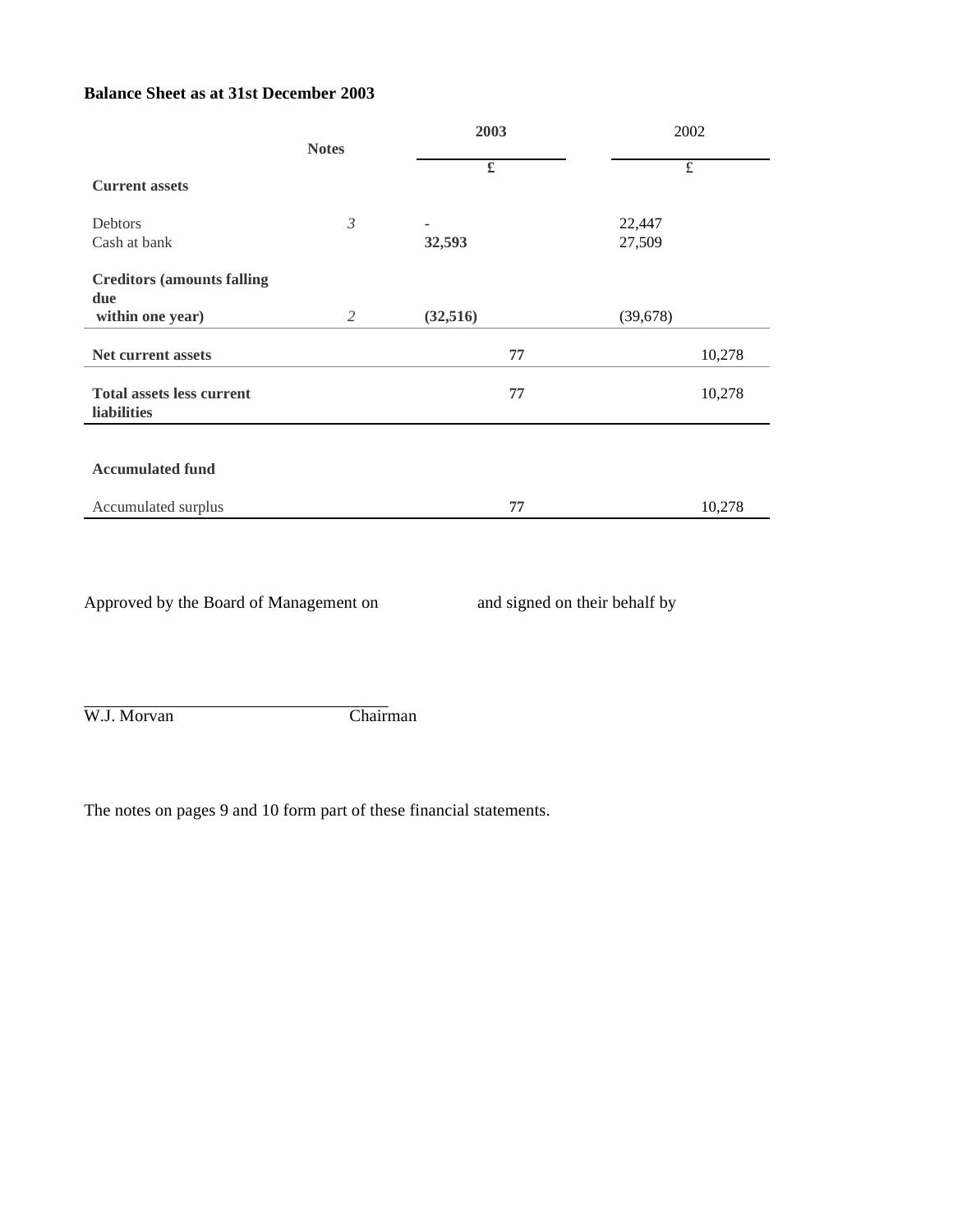#### **Notes to the financial statements for the year ended 31st December 2003**

#### **1. Principal Accounting Policies**

 The financial statements have been prepared under the historical cost convention and in accordance with applicable United Kingdom Accounting Standards.

#### **Income and Expenditure**

All income and expenditure is accounted for on an accruals basis.

#### **2. Creditors (amounts falling due within one year)**

|                                                                     | 2003       | 2002      |
|---------------------------------------------------------------------|------------|-----------|
|                                                                     | £          | £         |
| States' Subsidy prepaid                                             | 846        |           |
| Amounts due to dentists                                             | 12,763     | 13,818    |
| Subscriptions paid in advance                                       | 13,041     | 12,150    |
| Amounts due to CDP Sigma                                            | 4,821      | 7,324     |
| Accruals                                                            | 1,045      | 6,386     |
|                                                                     | 32,516     | 39,678    |
| <b>Debtors</b>                                                      |            |           |
|                                                                     | 2003       | 2002      |
|                                                                     | £          | $\pounds$ |
| States' Subsidy                                                     |            | 22,447    |
| <b>Subscription income</b>                                          |            |           |
|                                                                     | 2003       | 2002      |
|                                                                     | £          | £         |
| Members' subscriptions                                              | 60,944     | 56,516    |
| Subsidy from the Employment and Social<br><b>Security Committee</b> | 79,354     | 110,239   |
|                                                                     | 140,298    | 166,755   |
| Amounts paid to dentists                                            | (155, 307) | (159,904) |
|                                                                     |            |           |

#### **5. Administration grant**

 An annual grant is received from the Employment and Social Security Committee to meet administrative expenses.

|                | 2003   | 2002   |
|----------------|--------|--------|
| Grant received | 39,558 | 46,824 |